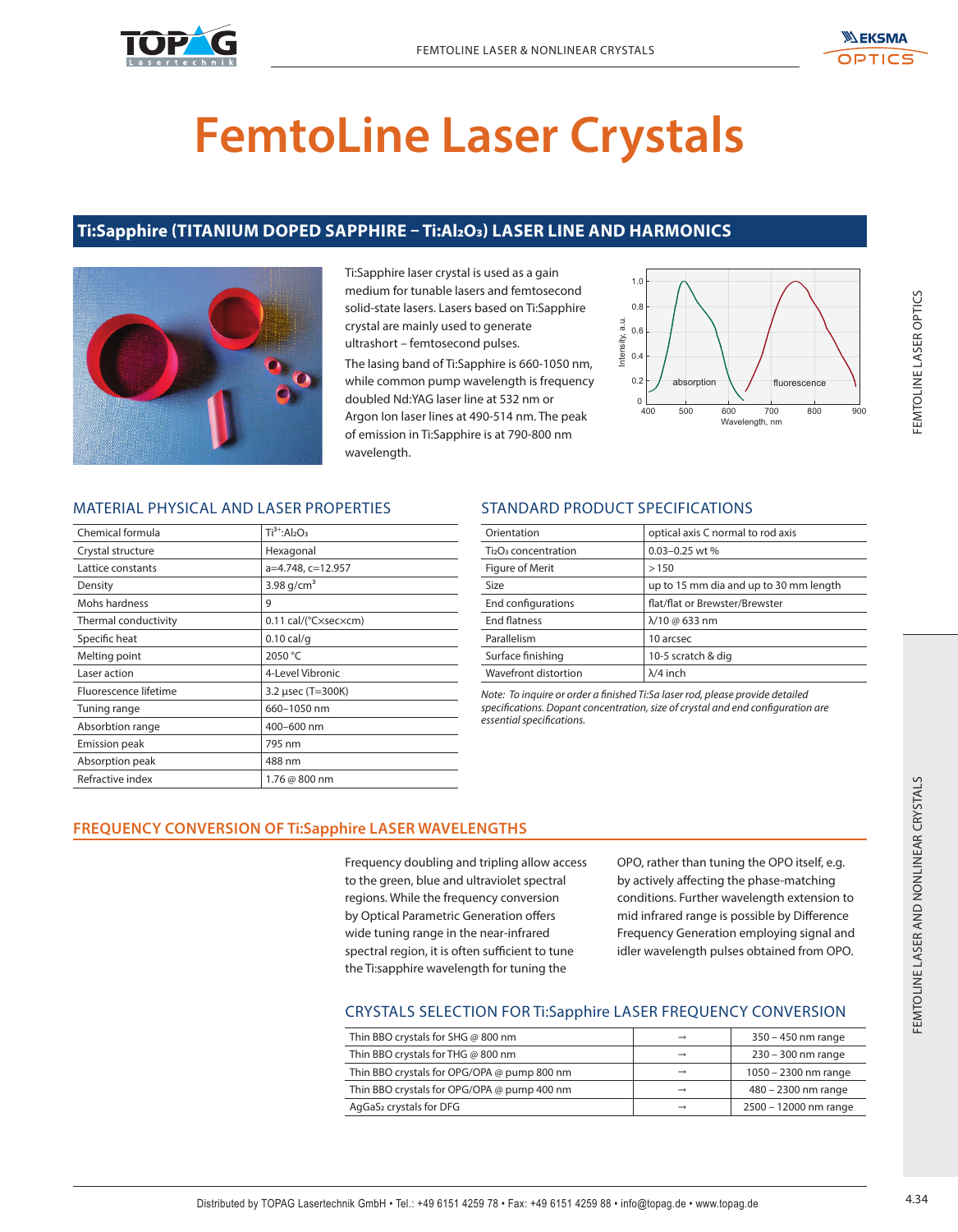OPTICAL<br>COMPONENTS

NONLINEAR & LASEF **CRYSTALS** 



# **THIN BBO CRYSTALS FOR SHG AND THG OF TI:SAPPHIRE LASER WAVELENGTH**



#### **FREE STANDING BBO CRYSTALS**

The crystals down to 100 µm can be supplied as free standing crystals not attached to the support. However, ring mounts are highly recommended for safe handling of these thin crystals. Minimum aperture of free standing BBO is 5×5 mm, maximum aperture is 22×22 mm. The tolerance is ±50 µm for crystals of thickness down to 300 µm and ±20 µm for crystals of thickness down to 100 µm.

# **OPTICALLY CONTACTED CRYSTALS**

BBO crystals less than 100 µm thickness can be supplied optically contacted on UV Fused Silica substrate sizes 10×10×1 mm or 12×12×2 mm. Other sizes of substrates are also available on request. Minimum aperture of optically contacted BBO is 5×5 mm, maximum aperture is 10×10 mm. The tolerance of crystal thickness is +10/-5 microns.

#### **PROTECTIVE COATINGS FOR BBO CRYSTALS**

P-protective coating – is a single or two layer antireflection coating made at specified wavelength range. Typical reflection values are R<2% in the mid range, R<4% at the edges. P coating is highly recommended for ultrashort pulse applications and features low dispersion and very high laser damage threshold.



Typical P-coating for BBO SHG@800 nm application

# STANDARD SPECIFICATIONS OF ULTRATHIN BBO CRYSTALS

| $\lambda$ /8 @ 633 nm                                              |
|--------------------------------------------------------------------|
| $<$ 20 arcsec                                                      |
| $< 5$ arcmin                                                       |
| $<$ 30 arcmin                                                      |
| $± 0.1$ mm                                                         |
| 10-5 scratch & dig (MIL-PRF-13830B)                                |
| >90% of full aperture                                              |
| $>$ 200 GW/cm <sup>2</sup> , 133 fsec pulse, 800 nm typical, 50 Hz |
|                                                                    |

EKSMA OPTICS recommends the following thickness BBO crystals depending on application and fundamental wavelength pulse duration, assuming it is spectrum limited Gausian pulse.

| Application                                        | Pulse duration, fs | Thickness, mm |
|----------------------------------------------------|--------------------|---------------|
|                                                    | 10                 | 0.05          |
|                                                    | 20                 | 0.1           |
| Type 1, SHG @ 800 nm, Θ=29.2°, φ=90°               | 50                 | 0.2           |
|                                                    | 100                | 0.5           |
|                                                    | 200                |               |
|                                                    | 10                 | 0.01          |
|                                                    | 20                 | 0.02          |
| Type 1, THG @ 800 nm, $\Theta$ =44,3°, $\phi$ =90° | 50                 | 0.05          |
|                                                    | 100                | 0.1           |
|                                                    | 200                | 0.2           |

Nd:YAG LASERLINE<br>COMPONENTS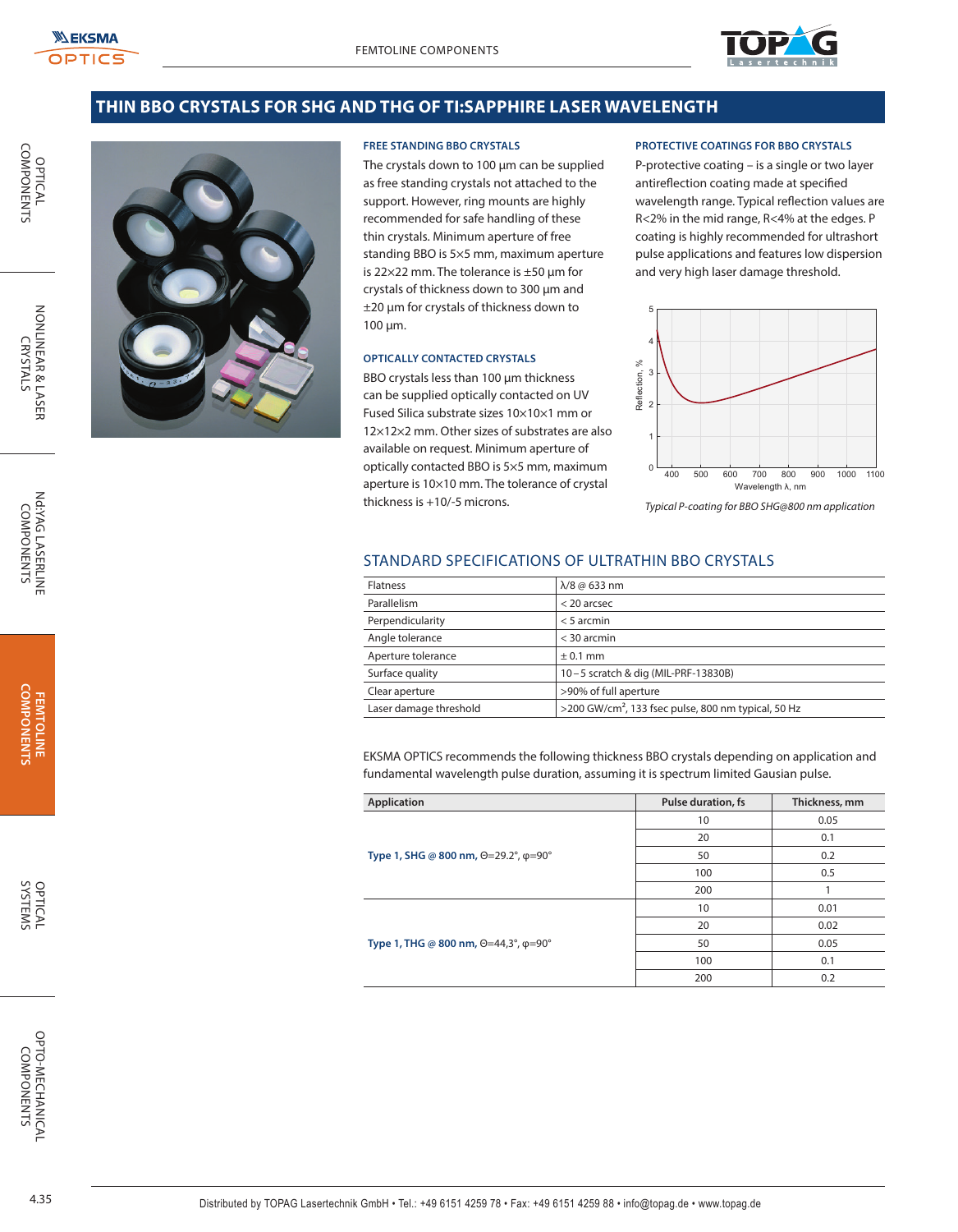

Ī  $\overline{a}$  $\overline{a}$ 



# **BBO FOR SHG @ 800 nm**

## **BBO CRYSTAL.** Thickness = 0.05 mm\*

| Aperture, mm | UV FS support size, mm | $\theta$ , deg | φ, deg | Coating            | Catalogue number | Price, EUR |
|--------------|------------------------|----------------|--------|--------------------|------------------|------------|
| $6\times 6$  | $10\times10\times2$    | 29.2           | 90     | $P/P$ @ 400-800 nm | <b>BBO-600H</b>  | 948        |
| $8\times8$   | $10\times10\times2$    | 29.2           | 90     | $P/P$ @ 400-800 nm | <b>BBO-800H</b>  | 990        |
| 10×10        | 12×12×2                | 29.2           | 90     | $P/P$ @ 400-800 nm | <b>BBO-1000H</b> | 1110       |

\* All BBO crystals of thickness less than 100 μm are optically contacted onto UV FS support.

All crystals are mounted into open ring holders.

#### **SHG BBO CRYSTALS.** Thickness = 0.1 mm

| Aperture,<br>mm | θ.<br>deg | φ,<br>deg | Coating            | Catalogue number | Price.<br><b>EUR</b> |
|-----------------|-----------|-----------|--------------------|------------------|----------------------|
| 6x6             | 29.2      | 90        | $P/P$ @ 400-800 nm | <b>BBO-601H</b>  | 505                  |
| $8\times8$      | 29.2      | 90        | $P/P$ @ 400-800 nm | <b>BBO-801H</b>  | 710                  |
| $10\times10$    | 29.2      | 90        | $P/P$ @ 400-800 nm | <b>BBO-1001H</b> | 800                  |
| $12\times12$    | 29.2      | 90        | $P/P$ @ 400-800 nm | <b>BBO-1201H</b> | 1295                 |
| $15\times15$    | 29.2      | 90        | $P/P$ @ 400-800 nm | <b>BBO-1501H</b> | 2040                 |
| $20\times20$    | 29.2      | 90        | $P/P$ @ 400-800 nm | <b>BBO-2001H</b> | 3785                 |
| $22\times22$    | 29.2      | 90        | $P/P$ @ 400-800 nm | <b>BBO-2201H</b> | 5155                 |

| $kness = 0.1$ mm                                       |                                       | Price,               | SHG BBO CRYSTAL. Thickness = 0.2 mm<br>Aperture, | θ,        | φ,        |                                               |                          | Price,               |
|--------------------------------------------------------|---------------------------------------|----------------------|--------------------------------------------------|-----------|-----------|-----------------------------------------------|--------------------------|----------------------|
| Coating                                                | Catalogue number                      | <b>EUR</b>           | mm                                               | deg       | deg       | Coating                                       | Catalogue number         | <b>EUR</b>           |
| P/P @ 400-800 nm                                       | <b>BBO-601H</b>                       | 505                  | $6\times 6$                                      | 29.2      | 90        | P/P @ 400-800 nm                              | <b>BBO-602H</b>          | 505                  |
| P/P @ 400-800 nm                                       | <b>BBO-801H</b>                       | 710                  | $8\times8$                                       | 29.2      | 90        | P/P @ 400-800 nm                              | <b>BBO-802H</b>          | 710                  |
| P/P @ 400-800 nm                                       | <b>BBO-1001H</b>                      | 800                  | 10×10                                            | 29.2      | 90        | P/P @ 400-800 nm                              | <b>BBO-1002H</b>         | 790                  |
| P/P @ 400-800 nm                                       | <b>BBO-1201H</b>                      | 1295                 | $12\times12$                                     | 29.2      | 90        | P/P @ 400-800 nm                              | <b>BBO-1202H</b>         | 1285                 |
| P/P @ 400-800 nm                                       | <b>BBO-1501H</b>                      | 2040                 | $15\times15$                                     | 29.2      | 90        | P/P @ 400-800 nm                              | <b>BBO-1502H</b>         | 2020                 |
| P/P @ 400-800 nm                                       | <b>BBO-2001H</b>                      | 3785                 | 20×20                                            | 29.2      | 90        | P/P @ 400-800 nm                              | <b>BBO-2002H</b>         | 3725                 |
| P/P @ 400-800 nm                                       | <b>BBO-2201H</b>                      | 5155                 | 22×22                                            | 29.2      | 90        | P/P @ 400-800 nm                              | <b>BBO-2202H</b>         | 5150                 |
| าess = 0.5 mm                                          |                                       |                      | SHG BBO CRYSTAL. Thickness = 1 mm                |           |           |                                               |                          |                      |
| Coating                                                | Catalogue number                      | Price,<br><b>EUR</b> | Aperture,<br>mm                                  | θ,<br>deg | φ,<br>deg | Coating                                       | Catalogue number         | Price,<br><b>EUR</b> |
| P/P @ 400-800 nm                                       | <b>BBO-603H</b>                       | 440                  | $6\times 6$                                      | 29.2      | 90        | P/P @ 400-800 nm                              | <b>BBO-604H</b>          | 390                  |
| P/P @ 400-800 nm                                       | <b>BBO-803H</b>                       | 665                  | $8\times8$                                       | 29.2      | 90        | P/P @ 400-800 nm                              | <b>BBO-804H</b>          | 615                  |
| P/P @ 400-800 nm                                       | <b>BBO-1003H</b>                      | 760                  | $10\times10$                                     | 29.2      | 90        | P/P @ 400-800 nm                              | <b>BBO-1004H</b>         | 765                  |
| P/P @ 400-800 nm                                       | <b>BBO-1203H</b>                      | 1265                 | $12\times12$                                     | 29.2      | 90        | P/P @ 400-800 nm                              | <b>BBO-1204H</b>         | 1150                 |
| P/P @ 400-800 nm                                       | <b>BBO-1503H</b>                      | 1980                 | $15\times15$                                     | 29.2      | 90        | P/P @ 400-800 nm                              | <b>BBO-1504H</b>         | 1860                 |
| P/P @ 400-800 nm                                       | <b>BBO-2003H</b>                      | 3720                 | 20×20                                            | 29.2      | 90        | P/P @ 400-800 nm                              | <b>BBO-2004H</b>         | 3575                 |
| P/P @ 400-800 nm                                       | <b>BBO-2203H</b>                      | 5150                 | 22×22                                            | 29.2      | 90        | P/P @ 400-800 nm                              | <b>BBO-2204H</b>         | 4580                 |
|                                                        |                                       |                      | SHG BBO CRYSTAL. Thickness = 2 mm                |           |           |                                               |                          |                      |
|                                                        |                                       |                      | Aperture,<br>mm                                  | θ,<br>deg | φ,<br>deg | Coating                                       | Catalogue number         | Price,<br><b>EUR</b> |
|                                                        |                                       |                      | $6\times 6$                                      | 29.2      | 90        | P/P @ 400-800 nm                              | <b>BBO-605H</b>          | 360                  |
|                                                        |                                       |                      | $8\times8$                                       | 29.2      | 90        | P/P @ 400-800 nm                              | <b>BBO-805H</b>          | 620                  |
|                                                        |                                       |                      | $10\times10$                                     | 29.2      | 90        | P/P @ 400-800 nm                              | <b>BBO-1005H</b>         | 830                  |
|                                                        |                                       |                      | $12\times12$                                     | 29.2      | 90        | P/P @ 400-800 nm                              | <b>BBO-1205H</b>         | 1200                 |
|                                                        |                                       |                      | $15\times15$                                     | 29.2      | 90        | P/P @ 400-800 nm                              | <b>BBO-1505H</b>         | 1910                 |
|                                                        |                                       |                      | 20×20                                            | 29.2      | 90        | P/P @ 400-800 nm                              | <b>BBO-2005H</b>         | 3625                 |
| 600<br>700<br>800                                      | 900<br>1000<br>1100                   |                      | 22×22                                            | 29.2      | 90        | P/P @ 400-800 nm                              | <b>BBO-2205H</b>         | 4630                 |
| Wavelength λ, nm<br>protective coating curve of Type 1 | =90°) BBO crystal used for SHG@800 nm |                      | <b>HOUSING ACCESSORIES</b>                       |           |           |                                               |                          |                      |
|                                                        |                                       |                      | <b>Ring Holders</b><br>for Nonlinear Crystals    |           |           | 840-0199 for                                  | <b>Positioning Mount</b> |                      |
|                                                        |                                       |                      | See page 2.26                                    |           |           | Nonlinear Crystal<br>Housing<br>See page 2.27 |                          |                      |

#### **SHG BBO CRYSTAL.** Thickness = 0.5 mm

| Aperture,<br>mm | θ.<br>deg | φ,<br>deg | Coating            | Catalogue number | Price,<br><b>EUR</b> |
|-----------------|-----------|-----------|--------------------|------------------|----------------------|
| 6x6             | 29.2      | 90        | P/P @ 400-800 nm   | <b>BBO-603H</b>  | 440                  |
| $8\times8$      | 29.2      | 90        | $P/P$ @ 400-800 nm | <b>BBO-803H</b>  | 665                  |
| $10\times10$    | 29.2      | 90        | $P/P$ @ 400-800 nm | <b>BBO-1003H</b> | 760                  |
| $12\times12$    | 29.2      | 90        | P/P @ 400-800 nm   | <b>BBO-1203H</b> | 1265                 |
| $15\times15$    | 29.2      | 90        | $P/P$ @ 400-800 nm | <b>BBO-1503H</b> | 1980                 |
| $20\times20$    | 29.2      | 90        | $P/P$ @ 400-800 nm | <b>BBO-2003H</b> | 3720                 |
| $22\times22$    | 29.2      | 90        | $P/P$ @ 400-800 nm | <b>BBO-2203H</b> | 5150                 |



P-protective coating curve of Type 1 (θ=29.2°, φ=90°) BBO crystal used for SHG@800 nm

#### **SHG BBO CRYSTAL.** Thickness = 1 mm

| Aperture,<br>mm | θ.<br>deg | φ,<br>deg | Coating            | Catalogue number | Price,<br><b>EUR</b> |
|-----------------|-----------|-----------|--------------------|------------------|----------------------|
| 6x6             | 29.2      | 90        | $P/P$ @ 400-800 nm | <b>BBO-604H</b>  | 390                  |
| $8\times8$      | 29.2      | 90        | $P/P$ @ 400-800 nm | <b>BBO-804H</b>  | 615                  |
| $10\times10$    | 29.2      | 90        | $P/P$ @ 400-800 nm | <b>BBO-1004H</b> | 765                  |
| $12\times12$    | 29.2      | 90        | $P/P$ @ 400-800 nm | <b>BBO-1204H</b> | 1150                 |
| $15\times15$    | 29.2      | 90        | $P/P$ @ 400-800 nm | <b>BBO-1504H</b> | 1860                 |
| $20\times20$    | 29.2      | 90        | $P/P$ @ 400-800 nm | <b>BBO-2004H</b> | 3575                 |
| $22\times22$    | 29.2      | 90        | $P/P$ @ 400-800 nm | <b>BBO-2204H</b> | 4580                 |

# **SHG BBO CRYSTAL.** Thickness = 2 mm

| Aperture,<br>mm | θ.<br>deg | φ,<br>deg | Coating            | Catalogue number | Price,<br><b>EUR</b> |
|-----------------|-----------|-----------|--------------------|------------------|----------------------|
| 6x6             | 29.2      | 90        | P/P @ 400-800 nm   | <b>BBO-605H</b>  | 360                  |
| $8\times8$      | 29.2      | 90        | P/P @ 400-800 nm   | <b>BBO-805H</b>  | 620                  |
| $10\times10$    | 29.2      | 90        | P/P @ 400-800 nm   | <b>BBO-1005H</b> | 830                  |
| $12\times12$    | 29.2      | 90        | $P/P$ @ 400-800 nm | <b>BBO-1205H</b> | 1200                 |
| $15\times15$    | 29.2      | 90        | $P/P$ @ 400-800 nm | <b>BBO-1505H</b> | 1910                 |
| $20\times20$    | 29.2      | 90        | $P/P$ @ 400-800 nm | <b>BBO-2005H</b> | 3625                 |
| $22\times22$    | 29.2      | 90        | $P/P$ @ 400-800 nm | <b>BBO-2205H</b> | 4630                 |

# HOUSING ACCESSORIES



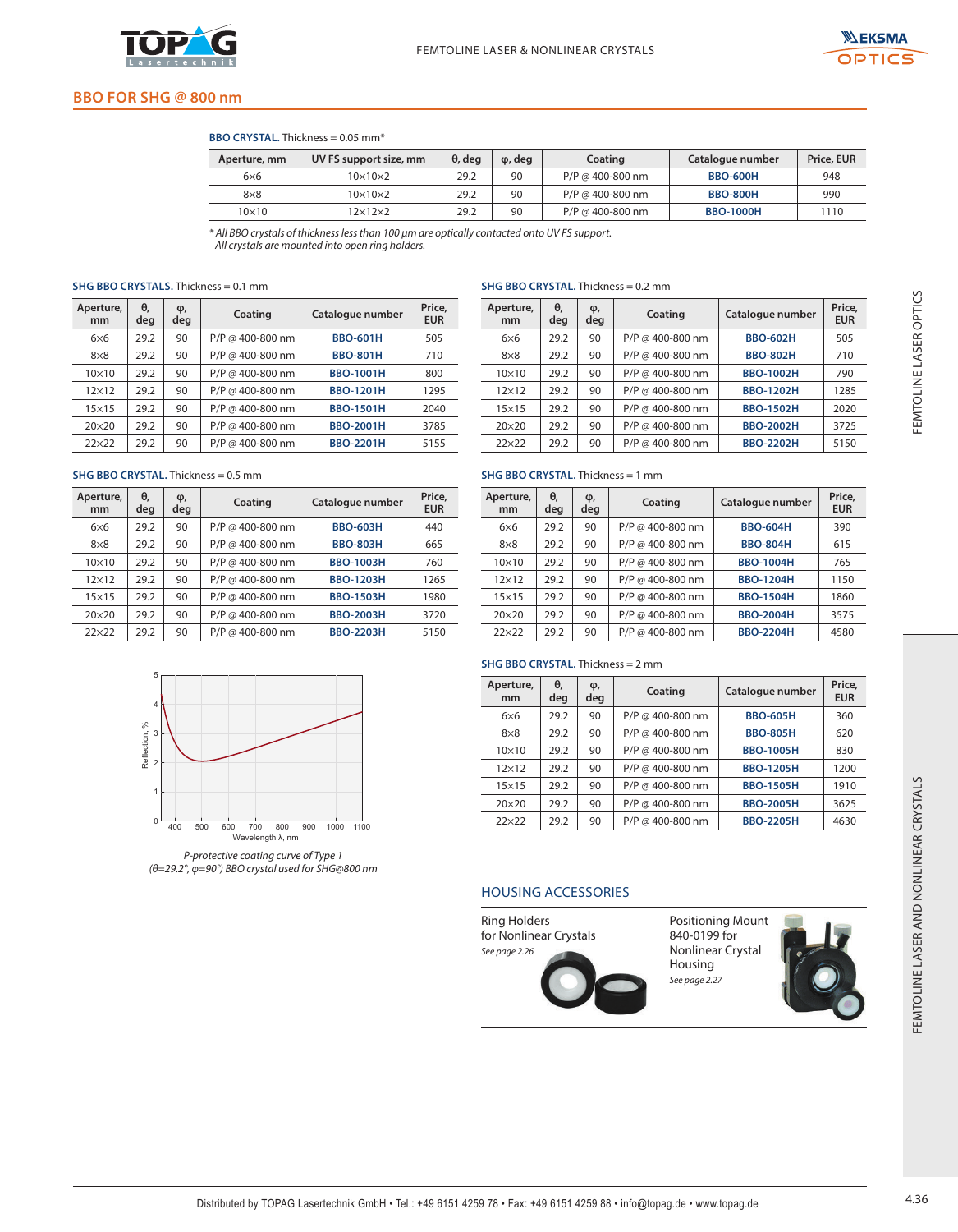OPTICAL<br>COMPONENTS

NONLINEAR & LASER<br>CRYSTALS

Nd:YAG LASERLINE<br>COMPONENTS



# **BBO FOR THG @ 800 nm**

**BBO CRYSTAL.** Thickness = 0.01 mm, optically contacted

| Aperture, mm | UV FS support size, mm | θ, dea | $\varphi$ , deg | Coating           | Catalogue number | Price, EUR |
|--------------|------------------------|--------|-----------------|-------------------|------------------|------------|
| $6\times 6$  | $10\times10\times2$    | 44.3   | 90              | P/P @ 400-800/266 | <b>BBO-606H</b>  | 1020       |
| $8\times8$   | $10\times10\times2$    | 44.3   | 90              | P/P @ 400-800/266 | <b>BBO-806H</b>  | 1060       |
| 10×10        | 12×12×2                | 44.3   | 90              | P/P @ 400-800/266 | <b>BBO-1006H</b> | 1175       |

**BBO CRYSTAL.** Thickness = 0.02 mm, optically contacted

| Aperture, mm | UV FS support size, mm | $\theta$ , deg | $\varphi$ , deg | Coating           | Catalogue number | Price, EUR |
|--------------|------------------------|----------------|-----------------|-------------------|------------------|------------|
| $6\times 6$  | $10\times10\times2$    | 44.3           | 90              | P/P @ 400-800/266 | <b>BBO-607H</b>  | 1020       |
| $8\times8$   | $10\times10\times2$    | 44.3           | 90              | P/P @ 400-800/266 | <b>BBO-807H</b>  | 1060       |
| 10×10        | 12×12×2                | 44.3           | 90              | P/P @ 400-800/266 | <b>BBO-1007H</b> | 1175       |

**BBO CRYSTAL.** Thickness = 0.05 mm, optically contacted

| Aperture, mm | UV FS support size, mm | $\theta$ , deg | $\varphi$ , deg | Coating           | Catalogue number | Price, EUR |
|--------------|------------------------|----------------|-----------------|-------------------|------------------|------------|
| $6\times 6$  | $10\times10\times2$    | 44.3           | 90              | P/P @ 400-800/266 | <b>BBO-608H</b>  | 948        |
| $8\times8$   | $10\times10\times2$    | 44.3           | 90              | P/P @ 400-800/266 | <b>BBO-808H</b>  | 990        |
| 10×10        | 12×12×2                | 44.3           | 90              | P/P @ 400-800/266 | <b>BBO-1008H</b> | 1110       |

**THG BBO CRYSTAL.** Thickness = 0.1 mm

| Aperture,<br>mm | θ,<br>deg | φ,<br>deg | Coating           | Catalogue number | Price,<br><b>EUR</b> |
|-----------------|-----------|-----------|-------------------|------------------|----------------------|
| 6x6             | 44.3      | 90        | P/P @ 400-800/266 | <b>BBO-609H</b>  | 505                  |
| $8\times8$      | 44.3      | 90        | P/P @ 400-800/266 | <b>BBO-809H</b>  | 710                  |
| $10\times10$    | 44.3      | 90        | P/P @ 400-800/266 | <b>BBO-1009H</b> | 800                  |
| $12\times12$    | 44.3      | 90        | P/P @ 400-800/266 | <b>BBO-1209H</b> | 1330                 |
| $15\times15$    | 44.3      | 90        | P/P @ 400-800/266 | <b>BBO-1509H</b> | 2140                 |
| $20\times20$    | 44.3      | 90        | P/P @ 400-800/266 | <b>BBO-2009H</b> | 3925                 |
| $22\times22$    | 44.3      | 90        | P/P @ 400-800/266 | <b>BBO-2209H</b> | 5355                 |

#### **THG BBO CRYSTAL.** Thickness = 0.2 mm

| Aperture,<br>mm | θ.<br>deg | φ,<br>deg | Coating           | Catalogue number | Price,<br><b>EUR</b> |
|-----------------|-----------|-----------|-------------------|------------------|----------------------|
| 6x6             | 44.3      | 90        | P/P @ 400-800/266 | <b>BBO-610H</b>  | 505                  |
| $8\times8$      | 44.3      | 90        | P/P @ 400-800/266 | <b>BBO-810H</b>  | 710                  |
| $10\times10$    | 44.3      | 90        | P/P @ 400-800/266 | <b>BBO-1010H</b> | 790                  |
| $12\times12$    | 44.3      | 90        | P/P @ 400-800/266 | <b>BBO-1210H</b> | 1285                 |
| $15\times15$    | 44.3      | 90        | P/P @ 400-800/266 | <b>BBO-1510H</b> | 2020                 |
| $20\times20$    | 44.3      | 90        | P/P @ 400-800/266 | <b>BBO-2010H</b> | 3915                 |
| $22\times22$    | 44.3      | 90        | P/P @ 400-800/266 | <b>BBO-2210H</b> | 5310                 |

#### **THG BBO CRYSTAL.** Thickness = 0.5 mm

| Aperture,<br>mm | θ,<br>deg | φ,<br>deg | Coating         | Catalogue number | Price,<br><b>EUR</b> |
|-----------------|-----------|-----------|-----------------|------------------|----------------------|
| 6x6             | 44.3      | 90        | P/P@400-800/266 | <b>BBO-611H</b>  | 440                  |
| $8\times8$      | 44.3      | 90        | P/P@400-800/266 | <b>BBO-811H</b>  | 665                  |
| $10\times10$    | 44.3      | 90        | P/P@400-800/266 | <b>BBO-1011H</b> | 760                  |
| $12\times12$    | 44.3      | 90        | P/P@400-800/266 | <b>BBO-1211H</b> | 1265                 |
| $15\times15$    | 44.3      | 90        | P/P@400-800/266 | <b>BBO-1511H</b> | 1980                 |
| $20\times20$    | 44.3      | 90        | P/P@400-800/266 | <b>BBO-2011H</b> | 3900                 |
| $22\times22$    | 44.3      | 90        | P/P@400-800/266 | <b>BBO-2211H</b> | 5300                 |

#### **THG BBO CRYSTAL.** Thickness = 1 mm

| Aperture,<br>mm | θ.<br>deg | φ,<br>deg | Coating           | Catalogue number | Price,<br><b>EUR</b> |
|-----------------|-----------|-----------|-------------------|------------------|----------------------|
| 6x6             | 44.3      | 90        | P/P @ 400-800/266 | <b>BBO-612H</b>  | 390                  |
| $8\times8$      | 44.3      | 90        | P/P @ 400-800/266 | <b>BBO-812H</b>  | 625                  |
| $10\times10$    | 44.3      | 90        | P/P @ 400-800/266 | <b>BBO-1012H</b> | 785                  |
| $12\times12$    | 44.3      | 90        | P/P @ 400-800/266 | <b>BBO-1212H</b> | 1210                 |
| $15\times15$    | 44.3      | 90        | P/P @ 400-800/266 | <b>BBO-1512H</b> | 1920                 |
| $20\times20$    | 44.3      | 90        | P/P @ 400-800/266 | <b>BBO-2012H</b> | 3860                 |
| $22\times22$    | 44.3      | 90        | P/P @ 400-800/266 | <b>BBO-2212H</b> | 4960                 |

**COMPONENTS FEMTOLINE** 



P-protective coating curve of Type 1 ( $\theta$ =44.3°,  $\varphi$ =90°) BBO crystal's exit face used for THG@800 nm

#### RELATED PRODUCTS

Zero Order Dual Wavelength Plates See page 4.24

Ring Holders for Nonlinear Crystals See page 2.26



Positioning Mount 840-0199 for Nonlinear Crystal Housing See page 2.27



OPTO-MECHANICAL<br>COMPONENTS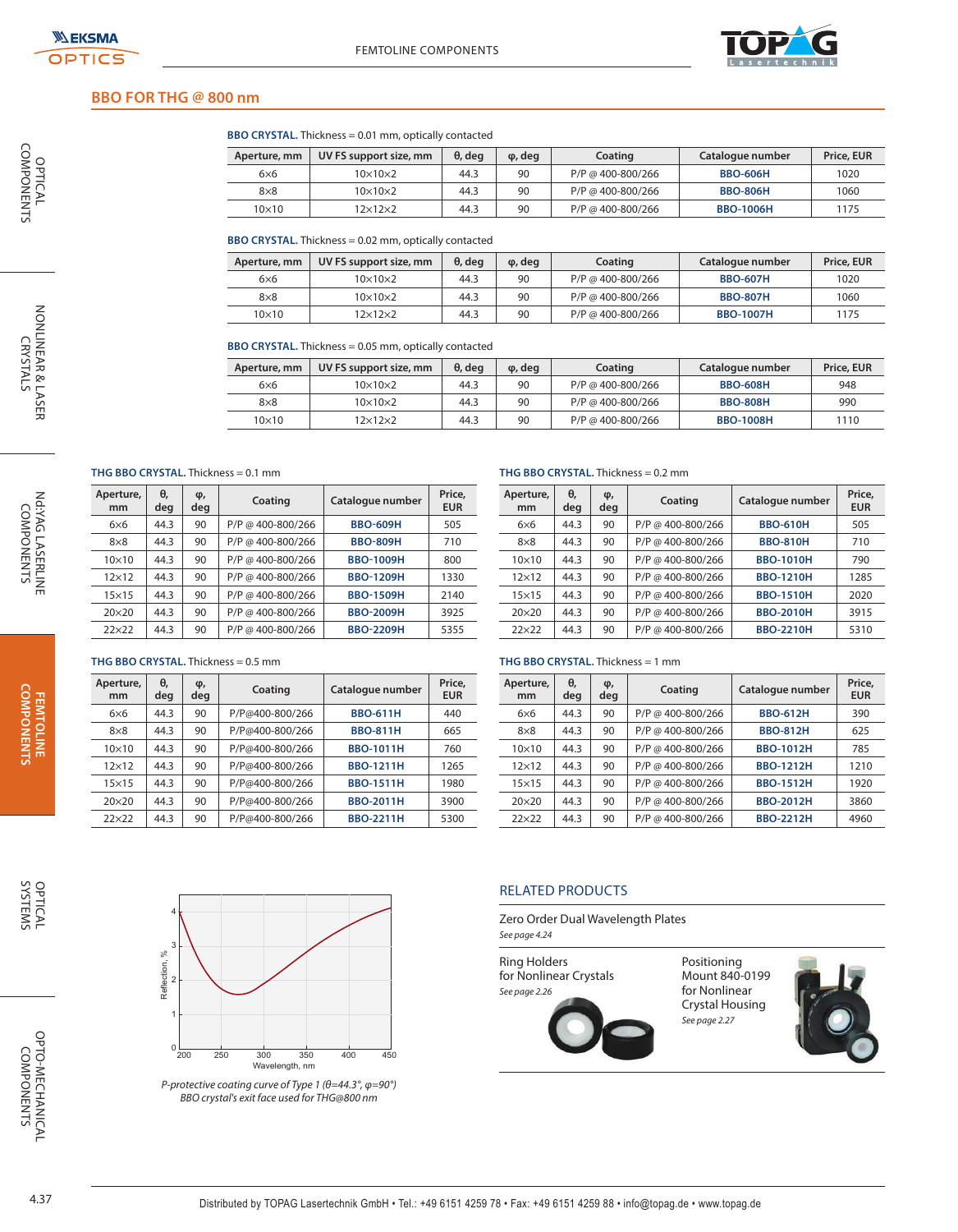



# **FEMTOKITS FOR THIRD HARMONIC GENERATION OF FEMTOSECOND Ti:Sapphire LASER**

Kits consist of set of components required for efficient third harmonic generation of femtosecond Ti:Sapphire laser. The schemes of the third harmonic generation in basic and extended Femtokits are presented below.

# **BASIC FEMTOKIT FK SERIES**

The thickness of SHG BBO crystal, THG BBO crystal and group delay compensation plate is different in each kit and is optimal for certain pulse duration of fundamental harmonic to avoid harmonic pulses broadening.

# Basic Femtokit FK series includes:

- ❯ Type 1 SHG BBO crystal with 6×6 mm aperture, P-coated @ 400-800 nm,
- ❯ Type 1 THG BBO crystal with 6×6 mm aperture, P-coated @ 400-800/266 nm,
- ❯ Calcite plate for group velocity delay compensation CP, AR coated @ 800+400 nm,
- ❯ Zero order dual waveplate W1, optically contacted, AR coated @ 800+400 nm,
- > All above four components are mounted in to 1 inch ring holders for convenient handling.

| Fundamental      | <b>Basic FemtoKit FK Series</b> |            | <b>Basic Mounted FemtoKit FK Series</b> |            |  |
|------------------|---------------------------------|------------|-----------------------------------------|------------|--|
| pulse duration   | Catalogue number                | Price, EUR | Catalogue number                        | Price, EUR |  |
| $150 - 250$ fsec | FK-800-200                      | 1710       | FK-800-200-M                            | 2658       |  |
| $120 - 150$ fsec | FK-800-130                      | 1760       | FK-800-130-M                            | 2708       |  |
| $70 - 120$ fsec  | FK-800-100                      | 1760       | FK-800-100-M                            | 2708       |  |
| $30 - 70$ fsec   | FK-800-050                      | 2268       | FK-800-050-M                            | 3216       |  |
| $15 - 30$ fsec   | FK-800-020                      | 2340       | FK-800-020-M                            | 3288       |  |

Non-standard kits with larger apertures of BBO crystals and thicknesses optimal for other pulse durations are available on request.





Mounted Femtokit FK Series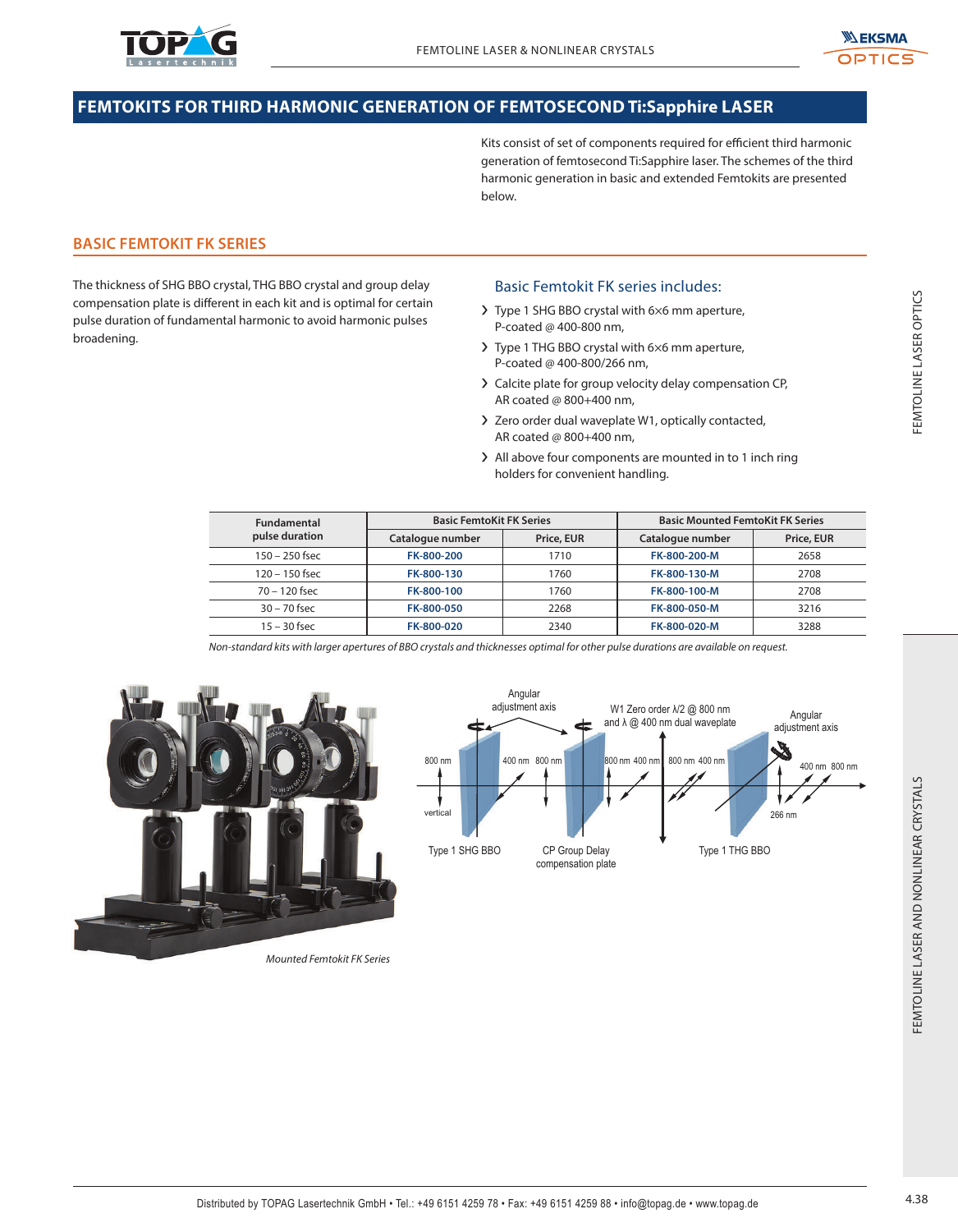

# **EXTENDED FEMTOKIT FKE SERIES**

Up to 50% SHG conversion efficiency which was achieved in 0.5 mm SHG BBO crystal with Ti:Sapphire Super Spitfire laser operating at 1 kHz, 130 fs, 20-100 µJ @ 800 nm and effective beam diameter 0.9 mm. THG efficiency was reached up to 8% from fundamental using FKE-800-100 Femtokit.

## Extended Femtokit FKE series includes:

- > All components from basic kit,
- > Additional zero order waveplate W2, optically contacted, AR coated @ 800 nm,
- > Harmonic Separator HS1 HR @ 266 nm and HT @ 800+400 nm at AOI=45 deg,
- > Harmonic Separator HS2 HR @ 400 nm and HT @ 800 nm at AOI=45 deg,
- > Laser mirror M1, HR at 800 nm at AOI=45 deg.

| <b>Fundamental</b> | <b>Extended FemtoKit FKE Series</b> |            | <b>Extended Mounted FemtoKit FKE Series</b> |            |  |
|--------------------|-------------------------------------|------------|---------------------------------------------|------------|--|
| pulse duration     | Catalogue number                    | Price, EUR | Catalogue number                            | Price, EUR |  |
| $150 - 250$ fsec   | FKE-800-200                         | 2402       | FKE-800-200-M                               | 4122       |  |
| $120 - 150$ fsec   | FKE-800-130                         | 2452       | FKE-800-130-M                               | 4172       |  |
| $70 - 120$ fsec    | FKE-800-100                         | 2452       | FKE-800-100-M                               | 4172       |  |
| $30 - 70$ fsec     | FKE-800-050                         | 2960       | FKE-800-050-M                               | 4680       |  |
| $15 - 30$ fsec     | FKE-800-020                         | 3032       | FKE-800-020-M                               | 4752       |  |

Non-standard kits with larger apertures of BBO crystals and thicknesses optimal for other pulse durations are available on request.



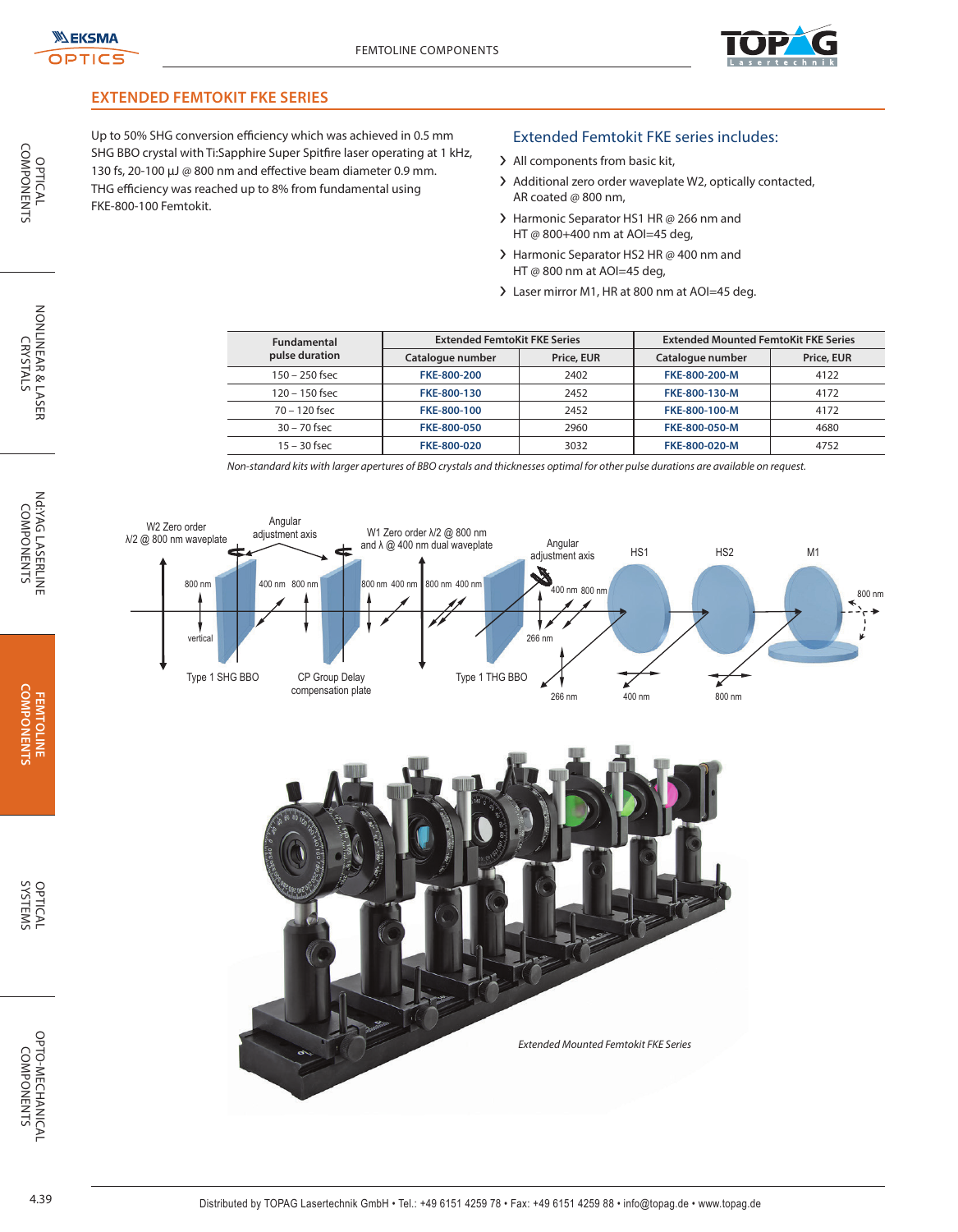

# THIN AgGaS2 CRYSTALS FOR DFG → 2.5 - 1.3 µm



# STANDARD SPECIFICATIONS

| <b>Flatness</b>    | $\lambda$ /6 @ 633 nm                 |
|--------------------|---------------------------------------|
| Parallelism        | $<$ 20 arcsec                         |
| Perpendicularity   | $<$ 10 arcmin                         |
| Angle tolerance    | $<$ 30 arcmin                         |
| Aperture tolerance | $± 0.1$ mm                            |
| Surface quality    | 10 - 5 scratch & dig (MIL-PRF-13830B) |
| Clear aperture     | > 90% of full aperture                |

# **BBAR COATED AgGaS2 CRYSTALS**

|   | $2.6 - 11$ micron range. |                               |                                |                                 | BBAR coating - is multilayer dialectric antireflection<br>coating made at specified wavelength range. Standard<br>coating is designed to reduce reflection losses at input<br>side at 1.1 - 2.6 micron range and output side at | Typical reflection values are R<0.5% in the mid range, and<br>up to reflection values of uncoated crystal at the edges<br>of given ranges. BBAR coating is designed to minimise<br>dispersion of ultrashort pulses and also features high<br>damage threshold. |                     |                      |
|---|--------------------------|-------------------------------|--------------------------------|---------------------------------|---------------------------------------------------------------------------------------------------------------------------------------------------------------------------------------------------------------------------------|----------------------------------------------------------------------------------------------------------------------------------------------------------------------------------------------------------------------------------------------------------------|---------------------|----------------------|
| W | Size, mm<br>н            | L                             | Orientation<br>$\theta$        | φ                               | Coating                                                                                                                                                                                                                         | <b>Application</b>                                                                                                                                                                                                                                             | Catalogue<br>number | Price,<br><b>EUR</b> |
| 5 | 5                        | $\mathbf{1}$                  | 39                             | 45                              | BBAR/BBAR @ 1.1-2.6 / 2.6-11 µm                                                                                                                                                                                                 | DFG @ 1.2-2.4 µm -> 2.4-11 µm                                                                                                                                                                                                                                  | <b>AGS-401H</b>     | 835                  |
| 6 | 6                        | $\overline{2}$                | 50                             | 0                               | BBAR/BBAR @ 1.1-2.6 / 2.6-11 μm                                                                                                                                                                                                 | DFG @ 1.2-2.4 $\mu$ m -> 2.4-11 $\mu$ m                                                                                                                                                                                                                        | <b>AGS-402H</b>     | 1345                 |
| 5 | 5                        | 0.4                           | 34                             | 45                              | BBAR/BBAR @ 3-6 / 1.5-3 μm                                                                                                                                                                                                      | SHG @ 3-6 µm, Type 1                                                                                                                                                                                                                                           | <b>AGS-403H</b>     | 995                  |
| 5 | 5                        | 0.4                           | 39                             | 45                              | BBAR/BBAR @ 1.1-2.6 / 2.6-11 μm                                                                                                                                                                                                 | DFG @ 1.2-2.4 $\mu$ m -> 2.4-11 $\mu$ m                                                                                                                                                                                                                        | <b>AGS-404H</b>     | 995                  |
| 8 | 8                        | 0.4                           | 39                             | 45                              | BBAR/BBAR @ 1.1-2.6 / 2.6-11 μm                                                                                                                                                                                                 | DFG @ 1.2-2.4 $\mu$ m -> 2.4-11 $\mu$ m                                                                                                                                                                                                                        | <b>AGS-801H</b>     | 2340                 |
| 8 | 8                        | $\mathbf{1}$                  | 39                             | 45                              | BBAR/BBAR @ 1.1-2.6 / 2.6-11 μm                                                                                                                                                                                                 | DFG @ 1.2-2.4 µm -> 2.4-11 µm                                                                                                                                                                                                                                  | <b>AGS-802H</b>     | 2140                 |
|   |                          | Generated wavelength, microns | 10<br>8<br>6<br>$\mathfrak{p}$ |                                 |                                                                                                                                                                                                                                 | Generated wavelength, microns<br>10<br>8<br>6<br>$\overline{\phantom{a}}$                                                                                                                                                                                      |                     |                      |
|   |                          |                               | 32                             | 34<br>36<br><b>Ring Holders</b> | 38<br>40<br>42<br>44<br>46<br>Phase matching angle, deg<br>Type 1 DFG (e-o=o) in AGS. DFG of signal and<br>idler generated in BBO pumped at 800 nm<br><b>HOUSING ACCESSORIES</b>                                                | 36<br>40<br>44<br>48<br>52<br>56<br>60<br>64<br>Phase matching angle, deg<br>Type 2 DFG (e-o=e) in AGS. DFG of signal and<br>idler generated in BBO pumped at 800 nm<br><b>Positioning Mount</b>                                                               | 68<br>72            |                      |





#### HOUSING ACCESSORIES



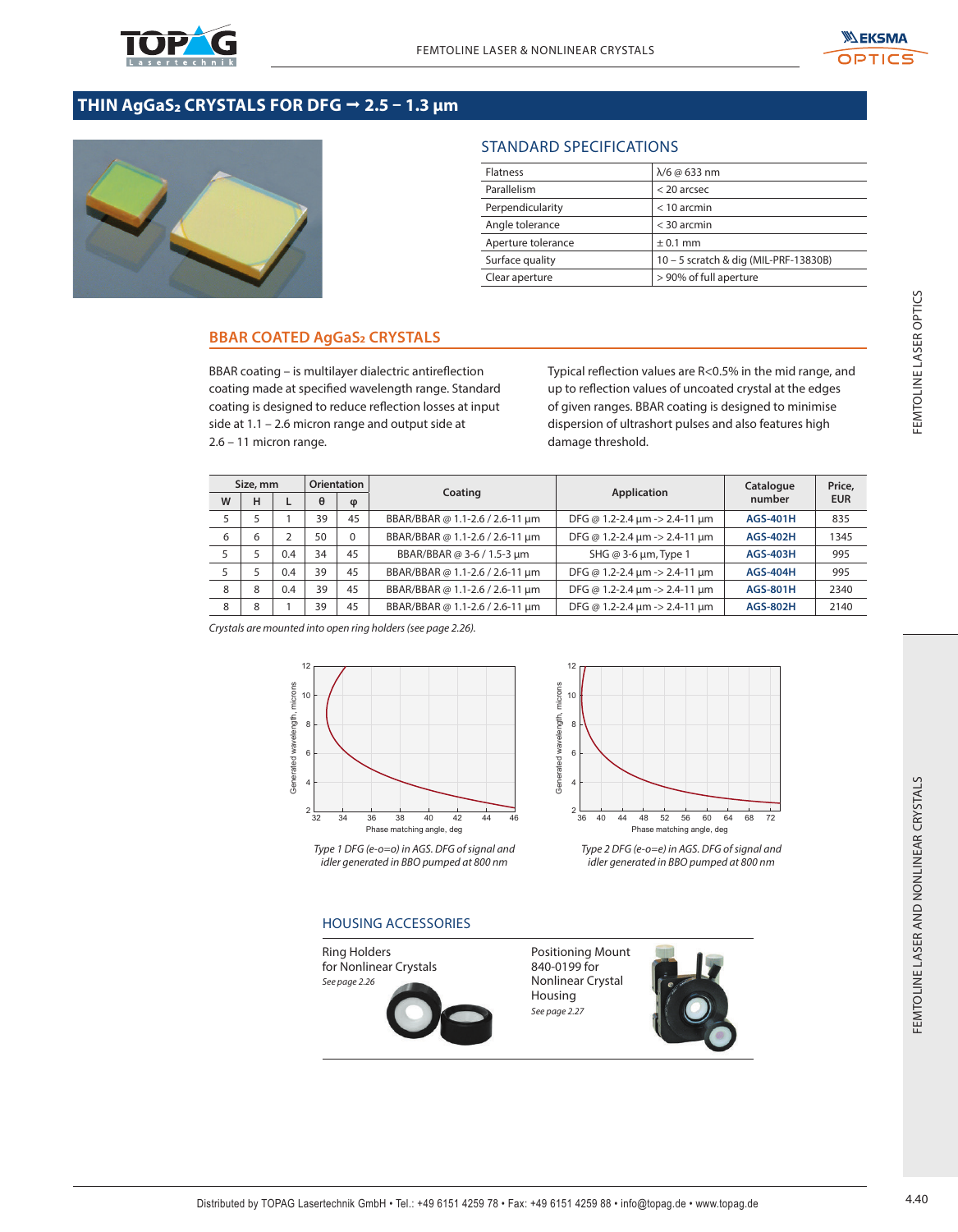

# **Yb:KGW AND Yb:KYW CRYSTALS LASER LINES AND HARMONICS**



FEATURES

- > High absorption coefficient at 981 nm
- > High stimulated emission cross section
- > Low laser threshold

> Different dopant levels > Diversified coatings

to OEMs

- $\sum$  Extremely low quantum defect  $\lambda_{\text{pump}} / \lambda_{\text{se}}$
- ❯ Broad polarized output at 1023–1060 nm

CUSTOM MANUFACTURING CAPABILITIES ❯ Various shapes (slabs, rods, cubes, disks)

❯ Attractive prices for introductory quantities

- > High slope efficiency with diode pumping  $(~60%)$
- > High Yb doping concentration

| Absorption and stimulated emission | Absorptic |
|------------------------------------|-----------|
| cross sections of Yb:KYW           |           |
|                                    |           |
|                                    |           |

pulses at 1023 – 1060 nm wavelength range. Also Yb:KGW and Yb:KYW can be used as ultrashort pulse amplifiers.

We believe that Yb:KGW and Yb:KYW are some of the best materials for high power thin disk lasers generating femtosecond pulses.

# PROPERTIES OF Yb:KGW AND Yb:KYW

Yb:KGW and Yb:KYW crystals have broad emission bandwidths and are used as lasing materials to generate ultrashort (~100 – 200 fs) high power pulses. Direct pump of Yb:KGW/KYW crystals with laser diodes operating at 981 nm supports compact laser systems. Yb:KGW/KYW laser generates

| Name                                                                                                     | Yb:KGW                                                                                                                                                                                                                                                   | Yb:KYW                                                                                                                                                                                                                                                                       |
|----------------------------------------------------------------------------------------------------------|----------------------------------------------------------------------------------------------------------------------------------------------------------------------------------------------------------------------------------------------------------|------------------------------------------------------------------------------------------------------------------------------------------------------------------------------------------------------------------------------------------------------------------------------|
| Yb <sup>3+</sup> concentration                                                                           | $0.5 - 5%$                                                                                                                                                                                                                                               | $0.5 - 100%$                                                                                                                                                                                                                                                                 |
| Crystal structure                                                                                        | monoclinic                                                                                                                                                                                                                                               | monoclinic                                                                                                                                                                                                                                                                   |
| Point group                                                                                              | C2/c                                                                                                                                                                                                                                                     | C2/c                                                                                                                                                                                                                                                                         |
| Lattice parameters                                                                                       | a=8.095 Å, b=10.43 Å,<br>c=7.588 Å, β=94.43°                                                                                                                                                                                                             | a=8.05 Å, b=10.35 Å,<br>c=7.54 Å, β=94°                                                                                                                                                                                                                                      |
| Thermal expansion                                                                                        | $\alpha$ <sub>s</sub> =4×10 <sup>-6</sup> /°C,<br>$a_b = 3.6 \times 10^{-6}$ / °C, $a_c = 8.5 \times 10$                                                                                                                                                 |                                                                                                                                                                                                                                                                              |
| Thermal conductivity                                                                                     | $K_a = 2.6$ W/mK, $K_b = 3.8$ W/mK,<br>$K = 3.4 W/mK$                                                                                                                                                                                                    |                                                                                                                                                                                                                                                                              |
| Density                                                                                                  | 7.27 $q/cm^3$                                                                                                                                                                                                                                            | 6.61 $q/cm^3$                                                                                                                                                                                                                                                                |
| Mohs' hardness                                                                                           | $4 - 5$                                                                                                                                                                                                                                                  | $4 - 5$                                                                                                                                                                                                                                                                      |
| Melting temperature                                                                                      | 1075 °C                                                                                                                                                                                                                                                  |                                                                                                                                                                                                                                                                              |
| <b>Transmission range</b>                                                                                | $0.35 - 5.5 \,\mu m$                                                                                                                                                                                                                                     | $0.35 - 5.5 \,\mu m$                                                                                                                                                                                                                                                         |
| Refractive indices ( $\lambda$ =1.06 µm)                                                                 | $n_e$ =2.037, $n_e$ =1.986, $n_m$ =2.033                                                                                                                                                                                                                 |                                                                                                                                                                                                                                                                              |
| Thermo-optic coefficients @ 1064 nm                                                                      | $\partial$ n <sub>n</sub> / $\partial$ T= -15.7×10 <sup>-6</sup> K <sup>-1</sup><br>$\partial$ n <sub>m</sub> / $\partial$ T= -11.8×10 <sup>-6</sup> K <sup>-1</sup><br>$\partial$ n <sub>a</sub> / $\partial$ T= -17.3×10 <sup>-6</sup> K <sup>-1</sup> | For 20% Yb:KYW<br>$\partial$ n <sub>n</sub> / $\partial$ T= -13.08×10 <sup>-6</sup> K <sup>-1</sup><br>$\partial$ n <sub>m</sub> / $\partial$ T= -7.61×10 <sup>-6</sup> K <sup>-1</sup><br>$\partial$ n <sub>a</sub> / $\partial$ T= -11.83×10 <sup>-6</sup> K <sup>-1</sup> |
| Laser wavelength                                                                                         | 1023-1060 nm                                                                                                                                                                                                                                             | 1025-1058 nm                                                                                                                                                                                                                                                                 |
| Fluorescence lifetime                                                                                    | 0.3 <sub>ms</sub>                                                                                                                                                                                                                                        | 0.3 <sub>ms</sub>                                                                                                                                                                                                                                                            |
| Stimulated emission cross section ( $E  a$ )                                                             | $2.6 \times 10^{-20}$ cm <sup>2</sup>                                                                                                                                                                                                                    | $3\times10^{-20}$ cm <sup>2</sup>                                                                                                                                                                                                                                            |
| Absorption peak and bandwidth                                                                            | $\alpha_{\rm s}$ =26 cm <sup>-1</sup> , $\lambda$ =981 nm,<br>$\Delta\lambda = 3.7$ nm                                                                                                                                                                   | $\alpha_{\rm a}$ =40 cm <sup>-1</sup> , $\lambda$ =981 nm,<br>$\Delta\lambda = 3.5$ nm                                                                                                                                                                                       |
| Absorption cross section                                                                                 | $1.2\times10^{-19}$ cm <sup>2</sup>                                                                                                                                                                                                                      | $1.33\times10^{-19}$ cm <sup>2</sup>                                                                                                                                                                                                                                         |
| Lasing threshold                                                                                         | 35 mW                                                                                                                                                                                                                                                    | 70 mW                                                                                                                                                                                                                                                                        |
| Stark levels energy (in cm <sup>-1</sup> )<br>of the $2F_{5/2}$ manifolds of Yb <sup>3+</sup> @ 77K      | 10682, 10471, 10188                                                                                                                                                                                                                                      | 10695, 10476, 10187                                                                                                                                                                                                                                                          |
| Stark levels energy (in cm <sup>-1</sup> )<br>of the ${}^{2}F_{7/2}$ manifolds of Yb <sup>3+</sup> @ 77K | 535, 385, 163, 0                                                                                                                                                                                                                                         | 568, 407, 169, 0                                                                                                                                                                                                                                                             |



**FEMTOLINE** 

0.0 0.1 0.2 0.3 0.4

σ, \*10 $19$  cm<sup>2</sup>

E|| Nm

E|| Np

E|| Ng

0.0 0.1 0.2 0.3 0.4

Nd:YAG LASERLINE<br>COMPONENTS

OPTICAL<br>COMPONENTS